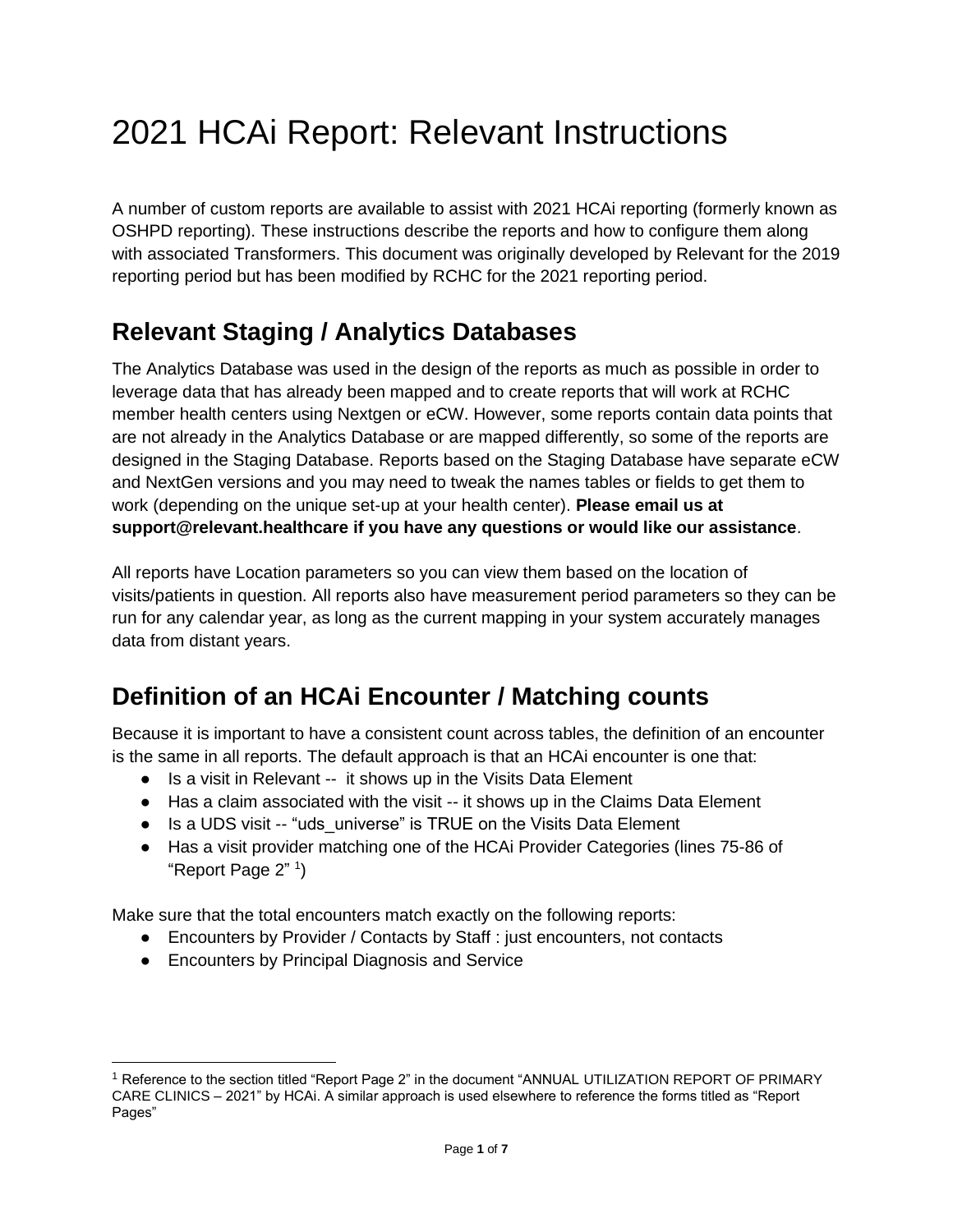### **Reports in the Analytics Database**

The following reports have one version that works with both Nextgen and eCW health centers.

### Encounters by Provider / Contacts by Staff (HCAi 2021)

This report covers the encounter/contact counts for the "CLINIC SERVICES" section on "Report Page 4." In order for the report to work properly, you must map providers to the correct HCAi categories, both in your EHR and in Relevant. Note that the first two tabs of the output display the results for the report, and the last two tabs display any providers or contacts with visits in the period who are not mapped, for validation purposes.

#### Selected Procedures (HCAi 2021)

This report covers the HCAi section of the same name (see "Report Page 5"). The first tab shows overall numbers, while the second lists the actual codes for validation purposes.

#### Patient Demographics (HCAi 2021)

This report covers most of the data required for the section PATIENT DEMOGRAPHICS on "Report Page 3", as well as counts for languages spoken by patients. Please note that the sections for "Patient Coverage" in this report may not adhere to the HCAi categories. There is a supplemental report below that covers these.

### **Reports in the Staging Database**

The following reports have separate eCW and Nextgen versions.

#### Encounters by Principal Diagnosis and Service (HCAi 2021)

This report covers the HCAi sections of the same name (see "Report Page 5") and relies on the following Transformers:

- relevant\_claims
- relevant visits
- relevant\_providers

Patient Coverage and Episodic Programs (HCAi 2021)

This report requires some customization, particularly in the "coverage group" column. The Nextgen version must be custom-built for each Nextgen health center. Alternatively, Nextgen health centers may calculate totals from the report Patient Demographics (HCAi 2021).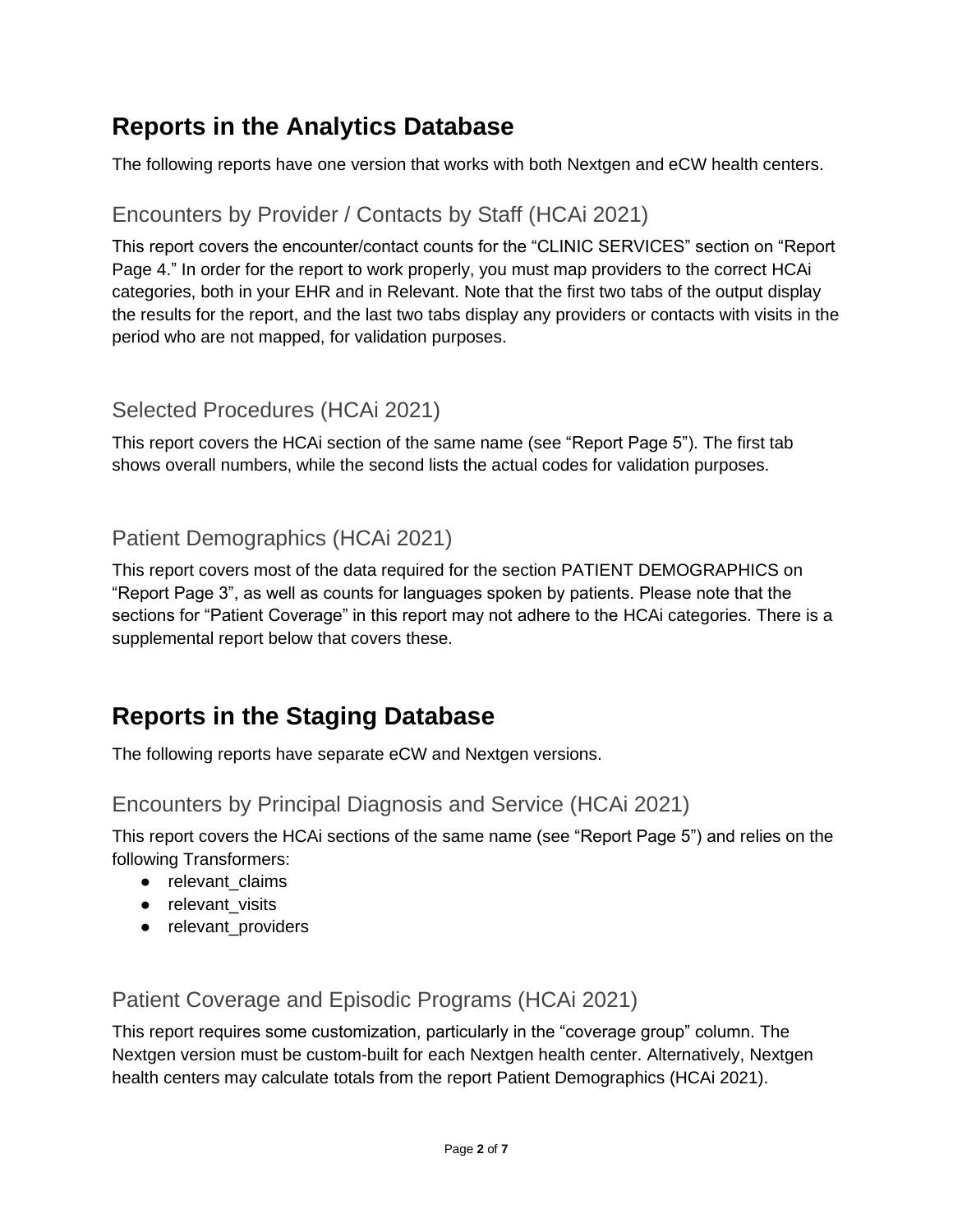This report covers the Patient Coverage and Episodic Programs tables of PATIENT DEMOGRAPHICS (see "Report Page 3"). By default, the HCAi insurance comes from a dummy field, which is the "Managed Care Plan ID" field on the "Address" tab for the individual insurance in eCW. Note: you may need to edit the SQL to clean up any NULL values for insurance groups, and/or to change the field names on some Transformer tables.

The Transformers needed are:

- relevant visits
- relevant\_patients
- relevant\_insurance\_enrollments
- relevant\_payers
- relevant\_payer\_groups

# **General Instructions**

The following steps are required for all health centers, regardless of EHR, in order for the HCAi reports to work properly. If you have already taken any of these steps in prior years, please disregard. Note that the old term OSHPD is used in the SQL code, but it is synonymous with HCAi.

1. Add the following values to the bottom of your "Staff Member Types" Data Element, after the line that starts "(45" and before the last line, and add a comma to the end of the "(45" line. Run the Data Element to make sure it works:

```
 -- Added for OSHPD
 (79, 'visiting_nurses', 'Visiting Nurses', 'medical'),
 (81, 'registered_dental_hygienists_alt_practice', 'Registered Dental 
Hygienists (Alternative Practice)', 'dental'),
        (86, 'other_certified_cpsp_providers', 'Other Certified CPSP 
Providers', 'other professional services'),
       (90, 'registered dental hygienists not alt practice', 'Registered
Dental Hygienists (Not Alternative Practice)', 'dental'),
  (91, 'registered_dental_assistants', 'Registered Dental Assistants', 
'dental'),
        (92, 'dental_assistants_not_licensed', 'Dental Assistants - Not 
Licensed', 'dental'),
 (93, 'marriage_and_family_therapists', 'Marriage and Family 
Therapists (MFT)', 'mental health'),
  (95, 'licensed_vocational_nurses', 'Licensed Vocational Nurses', 
'medical'),
  (96, 'medical_assistants_not_licensesd', 'Medical Assistants - Not 
Licensed', 'medical'),
 (101, 'other_providers_not_listed', 'Other Providers Not Listed 
Above', 'other_programs_and_services')
```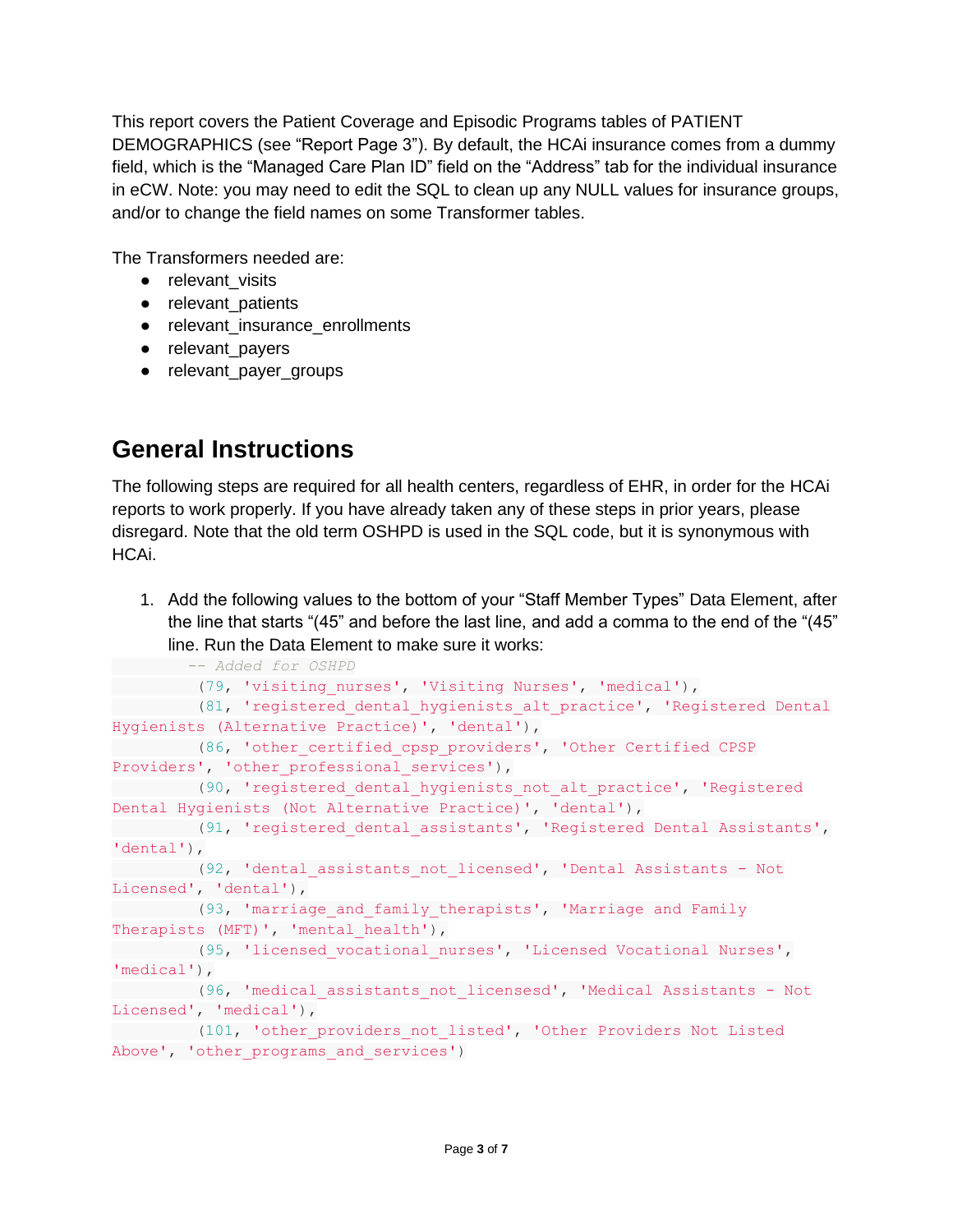- 2. Create a new Transformer (in order above the one that create relevant providers) called "relevant oshpd\_provider mapping" (see SQL in appendix)
- 3. Add the column "staff member type id" to the relevant providers Transformer (see the SQL in the Appendix, below)
- 4. Add "staff member id" to the relevant providers Transformer and Data Element (see SQL in the Appendix, below)
- 5. Enable the Data Element "Staff Members" (see SQL in Appendix)
- 6. Enable the Data Element "Staff Member FTE Segments" (see SQL in Appendix)
- 7. If you have any custom payers entered, you may have to update the SQL somewhat in the report "Patient Coverage and Episodic Programs" to map those (in the CASE statement)

### eCW-Specific Instructions

- 1. If you find providers with unmapped provider categories in "Encounters by Provider / Contacts by Staff", you may have to update their record in eCW. By default, the report relies on a dummy field, which is the "Social Security No" field on the provider or staff administrative record in eCW. The number that goes into this field matches the line number on the tables of "Report Page 2."
- 2. Make sure all insurances have the "Managed Care Plan ID" field on the "Address" tab completed with one of the numerical values listed in the first TEMPORARY TABLE of the SQL code (named "explanation") of the report "Patient Coverage and Episodic Programs."

# Nextgen-Specific instructions

You will need to map your providers to the provider types, and your insurances to the insurance categories, listed in the HCAi guidance. If these categories are not stored directly in Nextgen, this may require providing a list of providers with their HCAi provider type (Relevant can supply a template for this).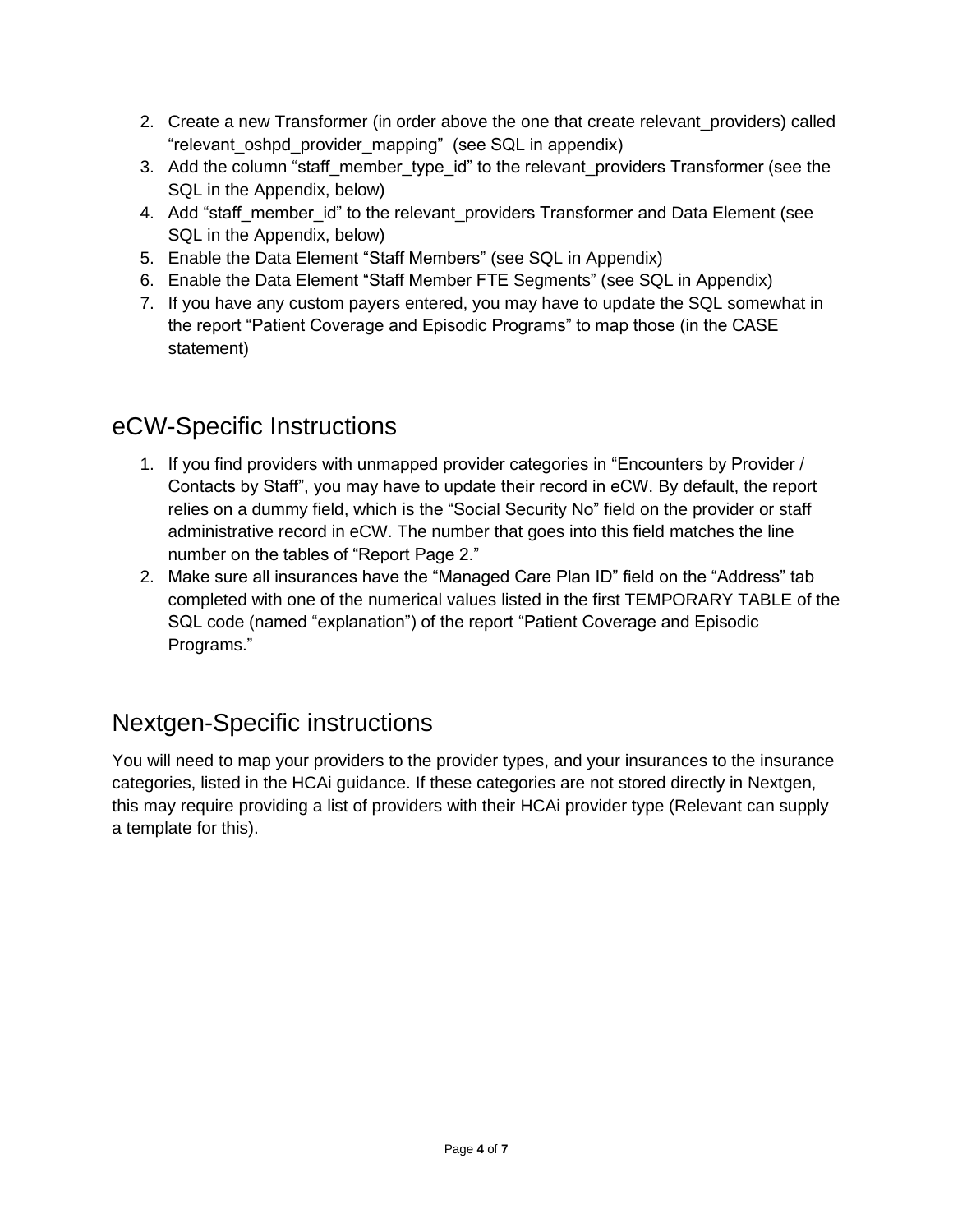### **Appendix**

```
SQL Code for eCW Transformer: relevant_oshpd_provider_mapping
```

```
DROP TABLE IF EXISTS relevant_oshpd_provider_mapping;
CREATE TABLE relevant_oshpd_provider_mapping AS
  SELECT DISTINCT uid AS User_ID,
                ulname AS Last Name,
                ufname AS First Name,
                 CASE
                   WHEN usertype = 1
                         THEN 'Provider'
                   WHEN usertype = 2
                          THEN 'Staff'
                   WHEN usertype = 9
                         THEN 'Resource'
                   ELSE 'Error' END AS User_type,
                 COALESCE(CASE
                           WHEN usertype = 1
                                  THEN ssn
                           WHEN usertype = 2
                                   THEN ssn
                           WHEN usertype = 9
                                THEN providercode
                           ELSE 'error' END, '0') AS oshpd_line
  FROM users
         LEFT JOIN enc ON users.uid = enc.resourceid
         LEFT JOIN doctors ON users.uid = doctors.doctorid
 WHERE (usertype = 1 OR usertype = 2 OR usertype = 9)
    AND encounterid IS NOT NULL
   AND (enctype = 1 OR enctype = 3);
CREATE INDEX oshpd_line_relevant_oshpd_provider_mapping_index
 ON relevant oshpd provider mapping (oshpd line);
CREATE INDEX User_ID_relevant_oshpd_provider_mapping_index
 ON relevant oshpd provider mapping (User ID);
```
Adding staff\_member\_type\_id to the Transformer relevant\_providers (eCW)

```
If you haven't already, add the following JOIN:
LEFT JOIN relevant_oshpd_provider_mapping oshpd ON oshpd.user_id = users.uid
```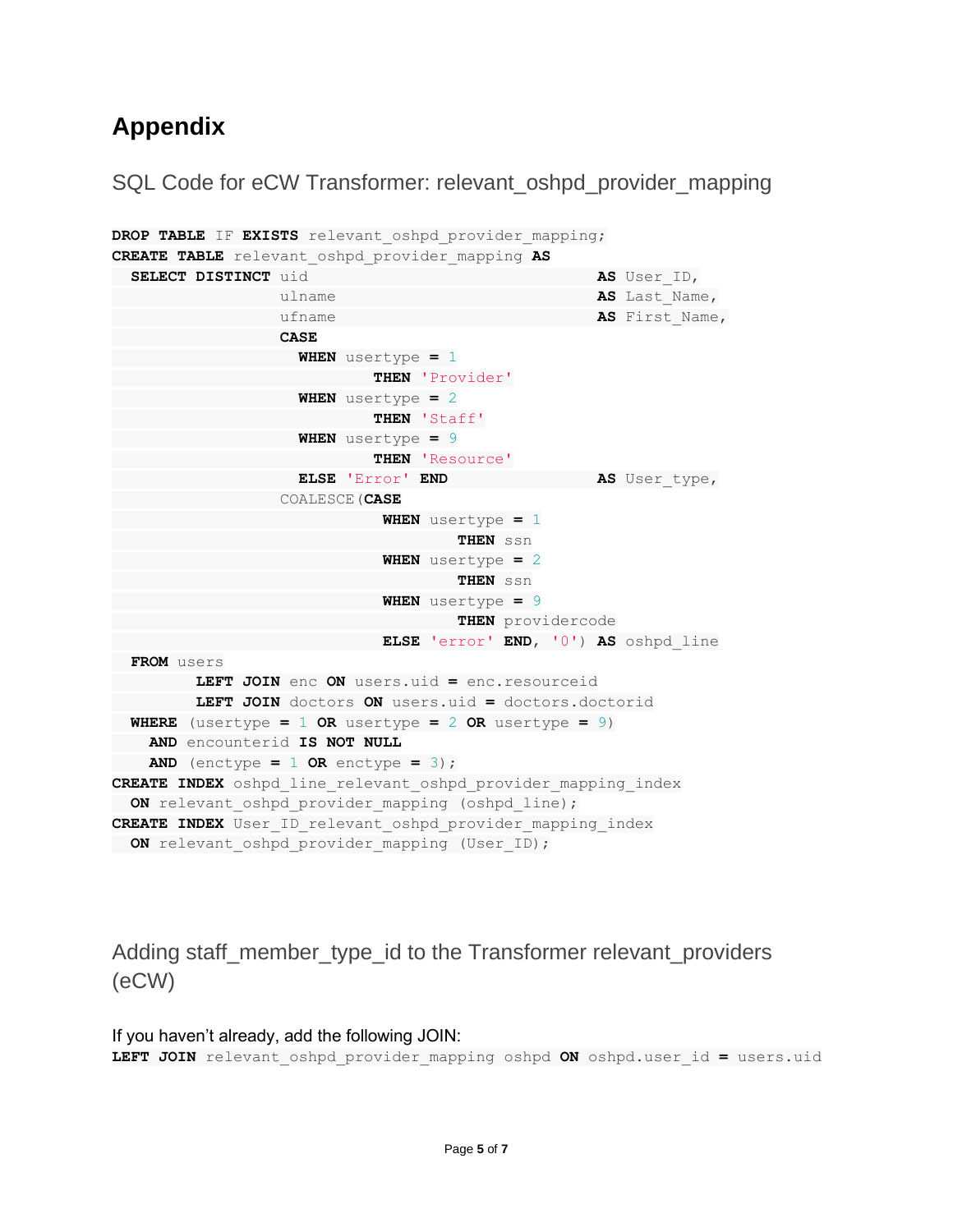Then, add the following to the SELECT clause (add a comma to the last existing line, and paste this below):

**CASE**

```
 WHEN oshpd.oshpd_line = '75' AND s.name ILIKE '%Family%' THEN 1
 WHEN oshpd.oshpd_line = '75' AND s.name ILIKE '%Internal%' THEN 3
                     -- Physicians to Pediatricians
 WHEN oshpd.oshpd_line = '75' AND s.name ILIKE '%Pediatrics%' THEN 5
                      -- Physicians to OB/GYN
 WHEN oshpd.oshpd_line = '75' AND s.name ILIKE '%OB%' THEN 4
                       -- Default to General practitioners
 WHEN oshpd.oshpd_line = '75' THEN 2
                       -- PA
 WHEN oshpd.oshpd_line = '76' THEN 9
                       -- FNP
 WHEN oshpd.oshpd_line = '77' THEN 8
 -- CNM
 WHEN oshpd.oshpd_line = '78' THEN 10
                        -- Dentist
 WHEN oshpd.oshpd_line = '80' THEN 16
                       -- Psychiatrist
 WHEN oshpd.oshpd_line = '82' THEN 20
                       -- Clinical Psychologist
 WHEN oshpd.oshpd_line = '83' THEN 21
                      -- LCSW
 WHEN oshpd.oshpd_line = '84' THEN 22
                     -- Other Providers Billable to Medi-Cal to Other 
Professional Services
 WHEN oshpd.oshpd_line = '85' THEN 26
                      -- RN
 WHEN oshpd.oshpd_line = '94' THEN 11
                       -- Non-Licensed Patient Education Staff to 
Patient/Community Education Specialists
 WHEN oshpd.oshpd_line = '97' THEN 32
                   -- Substance Abuse Counselors to Substance Use 
Disorder Services
 WHEN oshpd.oshpd_line = '98' THEN 25
                  -- Billing Staff to Fiscal and Billing Staff
 WHEN oshpd.oshpd_line = '99' THEN 42
                  -- Other Administrative Staff to Management and 
Support Staff
 WHEN oshpd.oshpd_line = '100' THEN 41
       -- new categories for OSHPD (see Staff Member Types 
Importer)
    WHEN oshpd.oshpd_line IN ('79', '81', '86', '90', '91', '92', '93', 
'95', '96', '101')
 THEN oshpd.oshpd_line :: INT
 -- Default to Other Providers Not Listed Above
 ELSE 101
END AS staff member type id
```